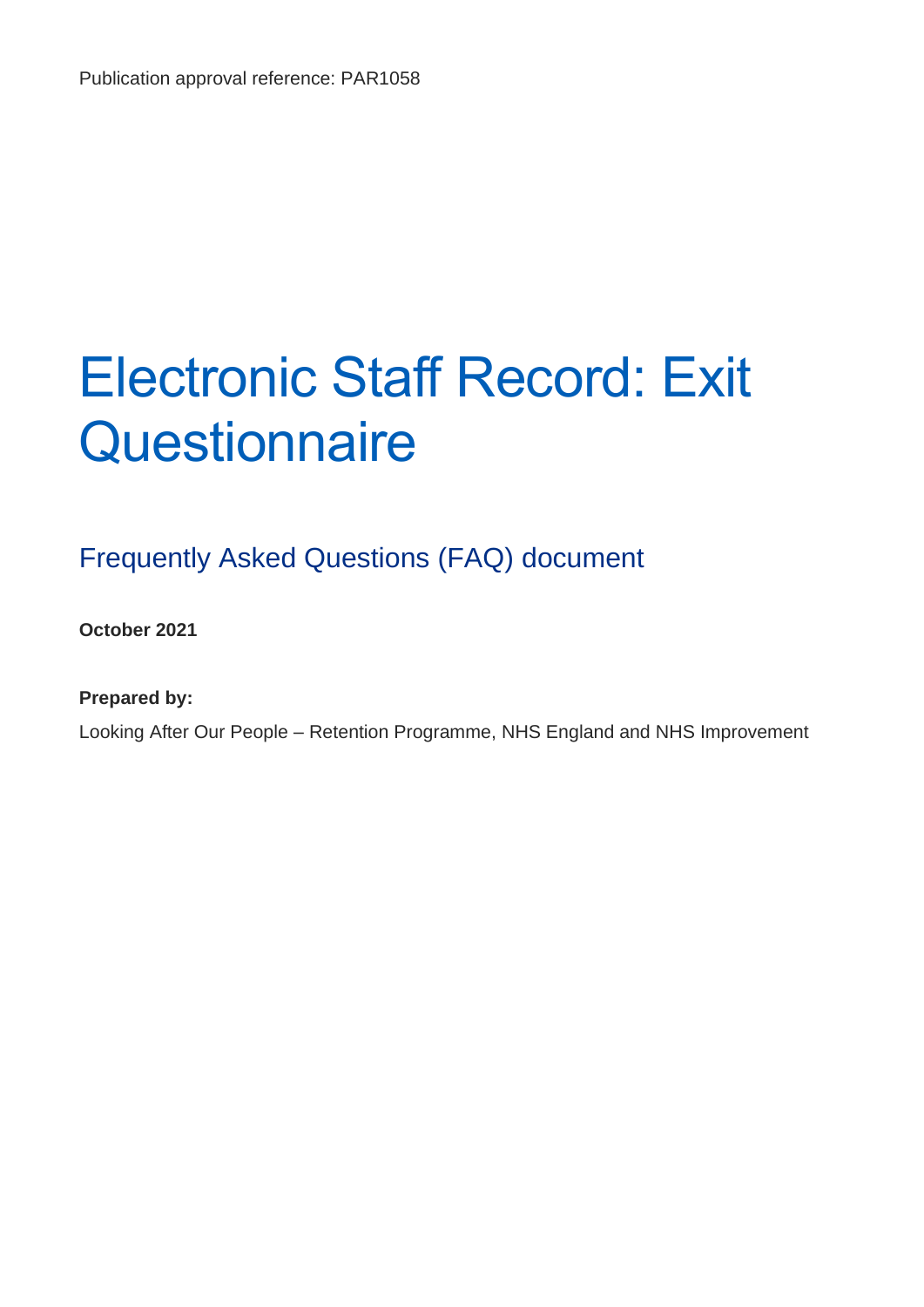

# **Background**

The Electronic Staff Record (ESR) was developed by the NHS for all secondary care NHS organisations in England.

Organisations have access to regional account managers and functional experts and are supported to implement all aspects of workforce management, using best practice processes. This includes

- supporting local system and organisation retention strategies
- helping you promote local benefits and pay and reward schemes
- providing a comprehensive and easy to use reporting tool that can helps you better understand how the competency, skill mix, and age profile of your workforce can meet the needs of your organisation.

With ongoing system capacity pressures amplified by COVID-19, coupled with the need to build retention action plans and have a system-wide picture of the workforces, there is an increasing need for innovative, efficient methods to obtain ready-to-use data.

For organisations using ESR Self Service, an electronic exit questionnaire enables them to automatically send a link to staff who are leaving their organisation, asking them to complete a short survey about their experience and why they are leaving. This function is significantly underused and even where used, the data is not being used effectively to improve retention and staff experience.

We have worked with the NHS Business Services Authority (NHSBSA) and the Electronic Staff Record (ESR) and Optimisation teams to to enhance the exit questionnaire to improve the national data set but also to encourage all NHS organisations to build this functionality into their retention strategy.

## **Updates to the exit questionnaire?**

The revised questions draw on questions from the National NHS Staff Survey and the National Quarterly Pulse Survey, in addition to two new questions allowing the employee to self report their reason for leaving and confirm what (if anything) might have changed their mind.

They have been chosen for the strong correlation and statistical significance they have with retention. We anticipate that these questions will improve our staff experience data and allow triangulation of this information at trust, system, regional and national levels.

The ESR notification that prompts a leaver to complete the questionnaire has also been improved; encouraging participation by explaining why and how responses will be used.

### **How it works**

All employees should have an ESR user account and access to Employee Self Service.

When an employee's end of employment has been actioned in ESR a notification will be triggered to the leaver to complete the exit questionnaire.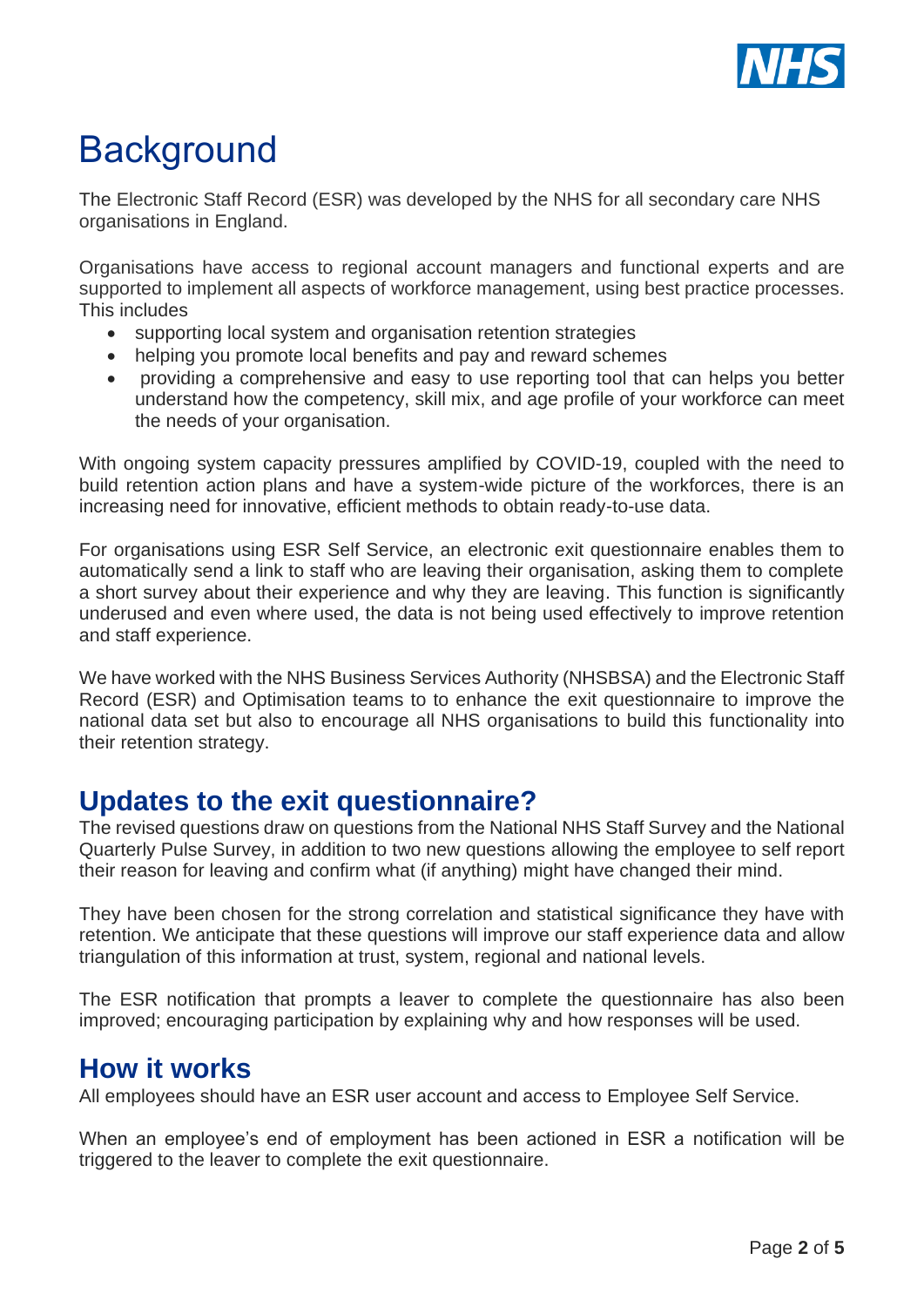

There are two options at a trust level or assignment level for initiating the exit questionnaire within FSR. The FSR Lead will be able to enable this.

**Trust level:** core/professional users will find the trust level in the Local Workstructures Administration User Responsibility Profiles (URP). Once found, 'Exit Questionnaire Required' field should be populated with 'Yes'.

For further information please visit the ESR user guide [https://my.esr.nhs.uk/esruserman](https://my.esr.nhs.uk/esrusermanual/html/NAVU598.htm)[ual/html/NAVU598.htm](https://my.esr.nhs.uk/esrusermanual/html/NAVU598.htm)

**Assignment level**: core/professional, manager and HR admin users will find the assignment level in the HR Administration URP or Payroll Super Administration URP. Once found, 'Exit Questionnaire Required' field should be manually populated with each person's assignment number.

For further information please visit the ESR user quide found here <https://my.esr.nhs.uk/esrusermanual/HTML/NAVU599.htm>

Once the employee has completed their exit questionnaire, this can be accessed by core HR and Payroll User Responsibility Profiles.

An employee's manager does not have access to the answers unless these URP export the report and share it with them.

The trigger for sending the questionnaire is after final approval of the termination by the Self Service Human Resources (SSHR) Payroll Approver, not when the manager submits the termination.

Where payroll approvals required are not in place, the manager is the final approver and exit questionnaires will be sent when the manager submits the termination.

#### **Benefits**

Through the exit questionnaire, you will be able to:

- **standardise system wide exit questionnaire data**.
- **get to know your workforce on a system and trust level** have greater visibility of system-wide and trust-wide exit questionnaire data.

**save time and unlock capacity** – through more efficient reporting, you will reduce any requirements for internal processing of electronic exit questionnaires. Additionally, none digitised paper collation processes could be removed enabling capacity to be unlocked.

#### **What data can be viewed?**

The exit questionnaire will ask the following questions:

| <b>Number</b> | Question                                         | <b>Response</b>           |
|---------------|--------------------------------------------------|---------------------------|
|               | There have been frequent opportunities for me to | <b>Strongly Agree</b>     |
|               | show initiative in my role                       | Agree                     |
|               |                                                  | Neither Agree or Disagree |
|               |                                                  | <b>Disagree</b>           |
|               |                                                  | <b>Strongly Disagree</b>  |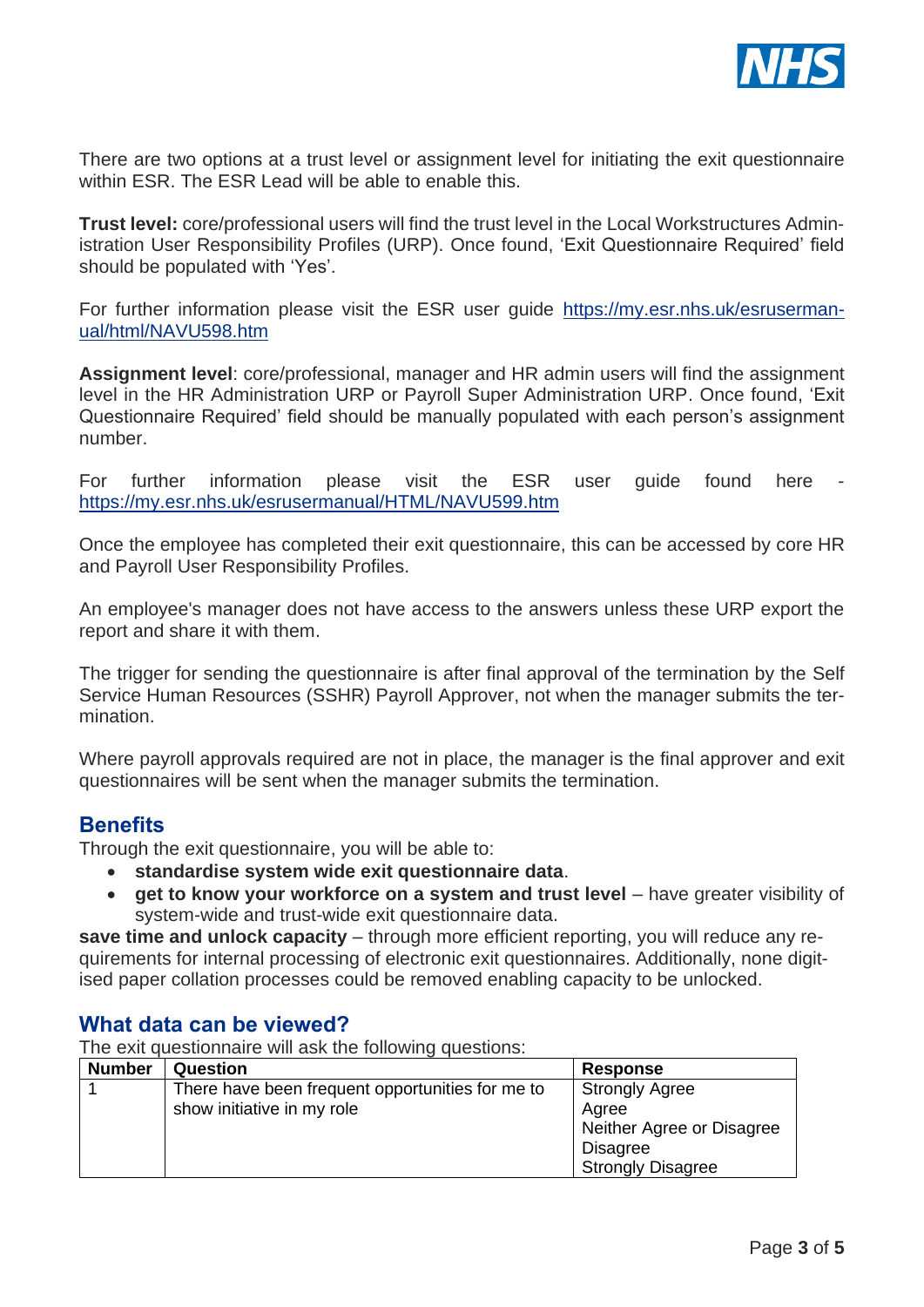

| <b>Number</b>  | Question                                           | <b>Response</b>                                   |
|----------------|----------------------------------------------------|---------------------------------------------------|
| $\overline{2}$ | I have been able to make suggestions to improve    | <b>Strongly Agree</b>                             |
|                | the work of my team / department                   | Agree                                             |
|                |                                                    | Neither Agree or Disagree                         |
|                |                                                    | <b>Disagree</b>                                   |
|                |                                                    | <b>Strongly Disagree</b>                          |
| 3              | I have been able to make improvements happen in    | <b>Strongly Agree</b>                             |
|                | my area of work                                    | Agree                                             |
|                |                                                    | Neither Agree or Disagree                         |
|                |                                                    | <b>Disagree</b><br><b>Strongly Disagree</b>       |
| 4              | I often/always looked forward to going to work     | <b>Strongly Agree</b>                             |
|                |                                                    | Agree                                             |
|                |                                                    | Neither Agree or Disagree                         |
|                |                                                    | <b>Disagree</b>                                   |
|                |                                                    | <b>Strongly Disagree</b>                          |
| 5              | I was often/always enthusiastic about my job       | <b>Strongly Agree</b>                             |
|                |                                                    | Agree                                             |
|                |                                                    | Neither Agree or Disagree                         |
|                |                                                    | <b>Disagree</b>                                   |
|                |                                                    | <b>Strongly Disagree</b>                          |
| 6              | Time often/always passed quickly when I was        | Strongly Agree                                    |
|                | working                                            | Agree                                             |
|                |                                                    | Neither Agree or Disagree                         |
|                |                                                    | <b>Disagree</b>                                   |
| $\overline{7}$ | Does your organisation take positive action on     | <b>Strongly Disagree</b><br><b>Strongly Agree</b> |
|                | health and well-being?                             | Agree                                             |
|                |                                                    | Neither Agree or Disagree                         |
|                |                                                    | <b>Disagree</b>                                   |
|                |                                                    | <b>Strongly Disagree</b>                          |
| 8              | Does your organisation act fairly with regard to   | <b>Strongly Agree</b>                             |
|                | career progression/promotion?                      | Agree                                             |
|                |                                                    | Neither Agree or Disagree                         |
|                |                                                    | Disagree                                          |
|                |                                                    | <b>Strongly Disagree</b>                          |
| 9              | Does your organisation provide opportunities for   | <b>Strongly Agree</b>                             |
|                | flexible working patterns                          | Agree                                             |
|                |                                                    | Neither Agree or Disagree<br><b>Disagree</b>      |
|                |                                                    | <b>Strongly Disagree</b>                          |
| 10             | What is your reason for leaving?                   | <b>Existing ESR Reasons for</b>                   |
|                |                                                    | Leaving LoV                                       |
| 11             | Is there anything that would have made you stay in | Free-text                                         |
|                | your current role or organisation?                 |                                                   |
| 12             | I felt my contribution was valued by my            | <b>Strongly Agree</b>                             |
|                | manager/team/organisation?                         | Agree                                             |
|                |                                                    | Neither Agree or Disagree                         |
|                |                                                    | <b>Disagree</b>                                   |
|                |                                                    | <b>Strongly Disagree</b>                          |